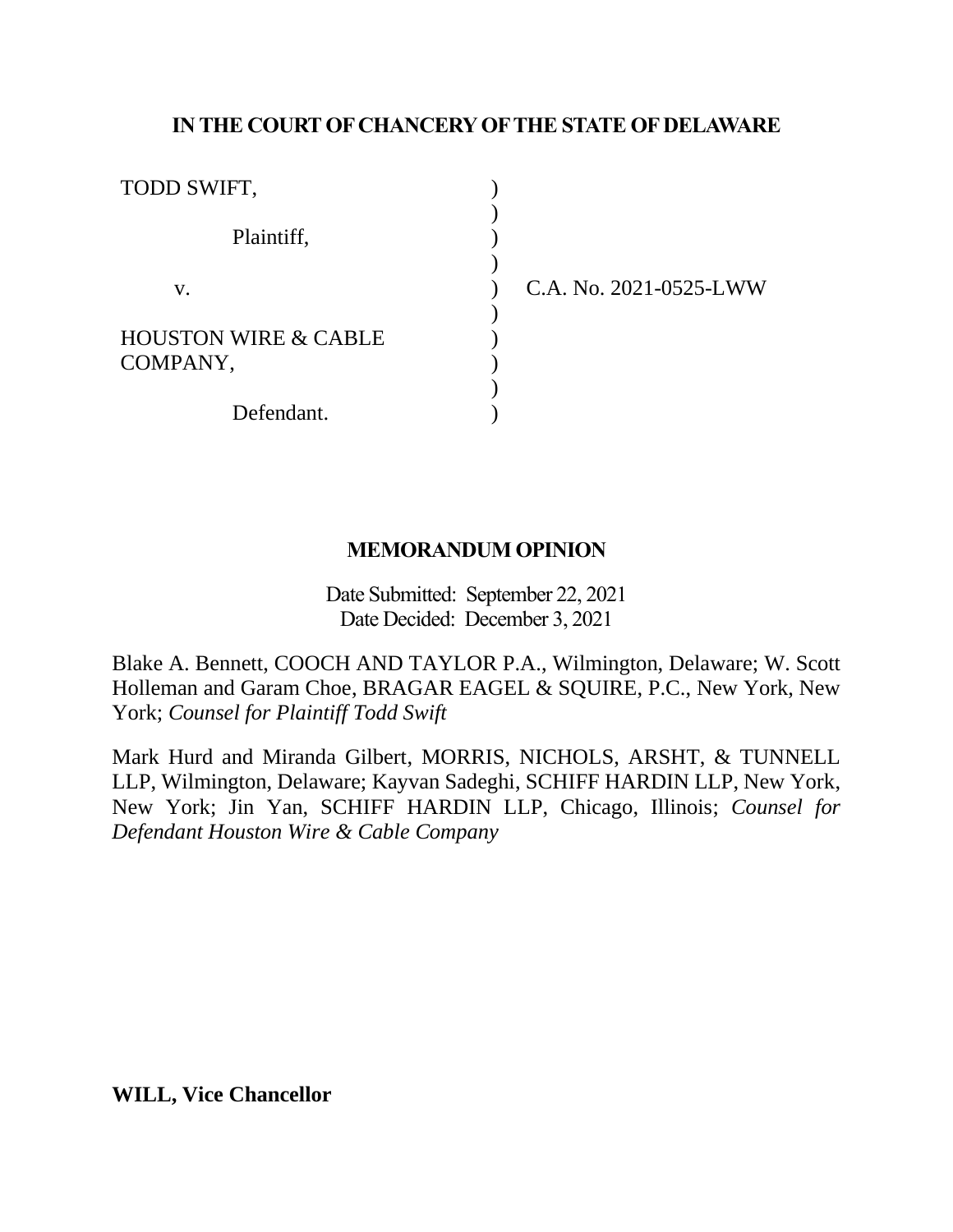The plaintiff is a former stockholder of Houston Wire & Cable Company. He filed this action under Section 220 of the Delaware General Corporation Law hours after a certificate of merger was submitted to the Delaware Secretary of State and a merger agreement between Houston Wire and Omni Cable, LLC became effective. Under the terms of the merger agreement, the plaintiff ceased to be a stockholder of the company at that effective time.

Section 220(c) unambiguously requires that a plaintiff "is" a stockholder at the time of filing a books and records action. But the plaintiff's shares were cancelled before he filed suit, causing him to lose standing. The defendant's motion to dismiss is therefore granted.

### **I. BACKGROUND**

Unless otherwise noted, the following facts are based on the plaintiff's Verified Complaint and the documents it incorporates by reference.<sup>1</sup> Any additional

<sup>1</sup> Verified Compl. ("Compl.") (Dkt. 1). *See Winshall v. Viacom Int'l, Inc.*, 76 A.3d 808, 818 (Del. 2013) ("[A] plaintiff may not reference certain documents outside the complaint and at the same time prevent the court from considering those documents' actual terms." (quoting *Fletcher Int'l, Ltd. v. ION Geophysical Corp.*, 2011 WL 1167088, at \*3 n.17 (Del. Ch. Mar. 29, 2011))); *Freedman v. Adams*, 2012 WL 1345638, at \*5 (Del. Ch. Mar. 30, 2012) ("When a plaintiff expressly refers to and heavily relies upon documents in her complaint, these documents are considered to be incorporated by reference into the complaint . . . ."); *Elf Atochem N. Am, Inc. v. Jaffari*, 727 A.2d 286, 287 n.1 (Del. 1999) (confining review in the context of a Rule 12(b)(1) motion to the allegations of the complaint and attached exhibits).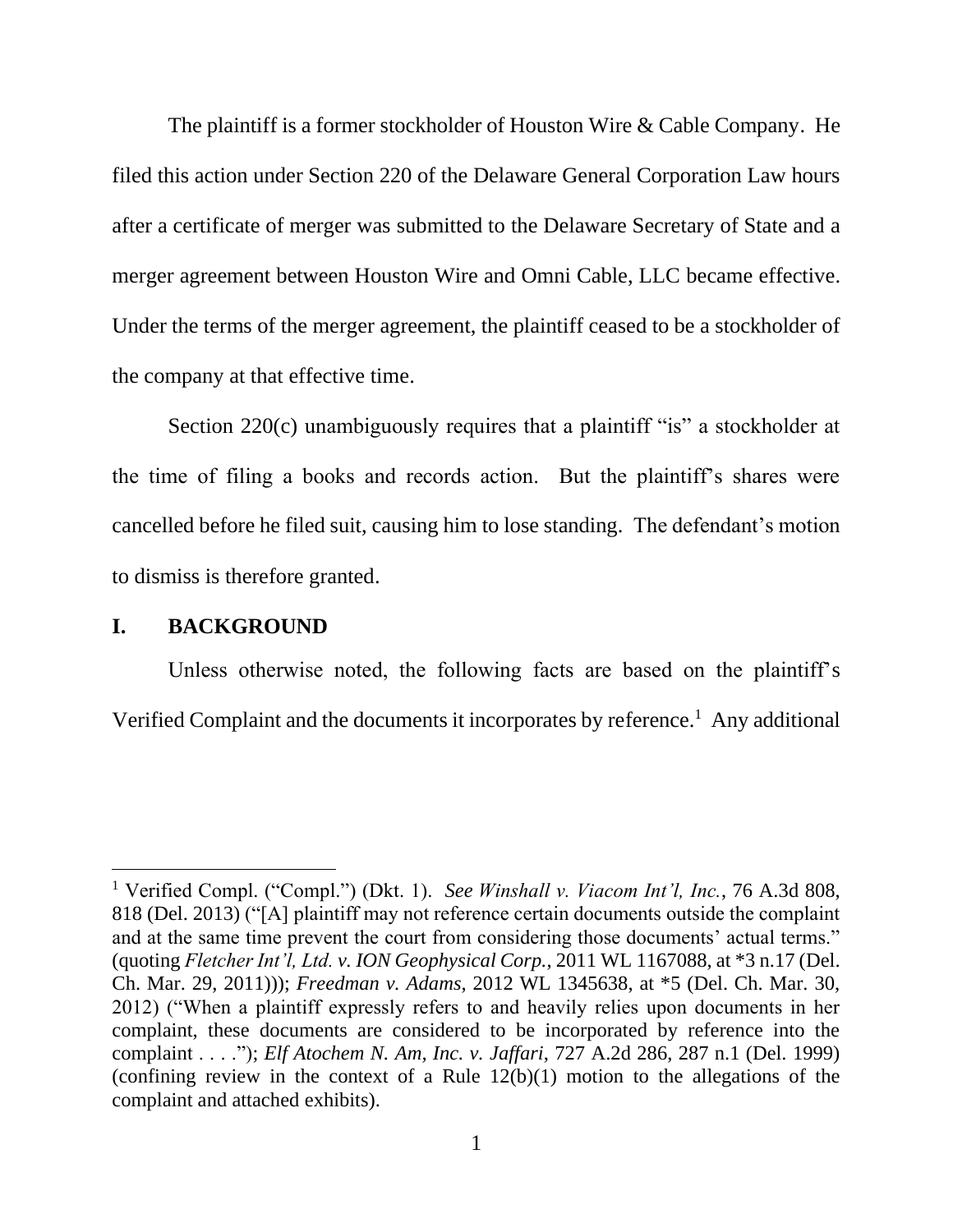facts considered in this Memorandum Opinion are either not subject to reasonable dispute or are subject to judicial notice.<sup>2</sup>

# **A. The Merger Agreement**

On March 24, 2021, Houston Wire & Cable Company entered into an Agreement and Plan of Merger (the "Merger Agreement") with Omni Cable, LLC and OCDFH Acquisition Sub.<sup>3</sup> The Merger Agreement provided that Acquisition Sub would merge with and into Houston Wire, with Houston Wire surviving as a wholly owned subsidiary of Omni Cable, in an all-cash transaction valued at \$91 million (the "Merger").<sup>4</sup>

The Merger Agreement explained that the Merger would "become effective at such time as [a] Certificate of Merger was filed with the Secretary of State of the State of Delaware" (the "Effective Time").<sup>5</sup> At the Effective Time, each issued and

<sup>2</sup> *See, e.g.*, *In re Books–A–Million, Inc. S'holders Litig.*, 2016 WL 5874974, at \*1 (Del. Ch. Oct. 10, 2016) (explaining that the court may take judicial notice of "facts that are not subject to reasonable dispute" (citing *In re Gen. Motors (Hughes) S'holder Litig.*, 897 A.2d 162, 170 (Del. 2006))); *Omnicare, Inc. v. NCS Healthcare, Inc.*, 809 A.2d 1163, 1167 n.3 (Del. Ch. 2002) ("The court may take judicial notice of facts publicly available in filings with the SEC.").

 $3$  Compl.  $\P$  7.

<sup>4</sup> Pl.'s Answering Br. Ex. 1 ("Merger Agreement") § 1.01 (Dkt. 17).

<sup>5</sup> Merger Agreement § 1.03.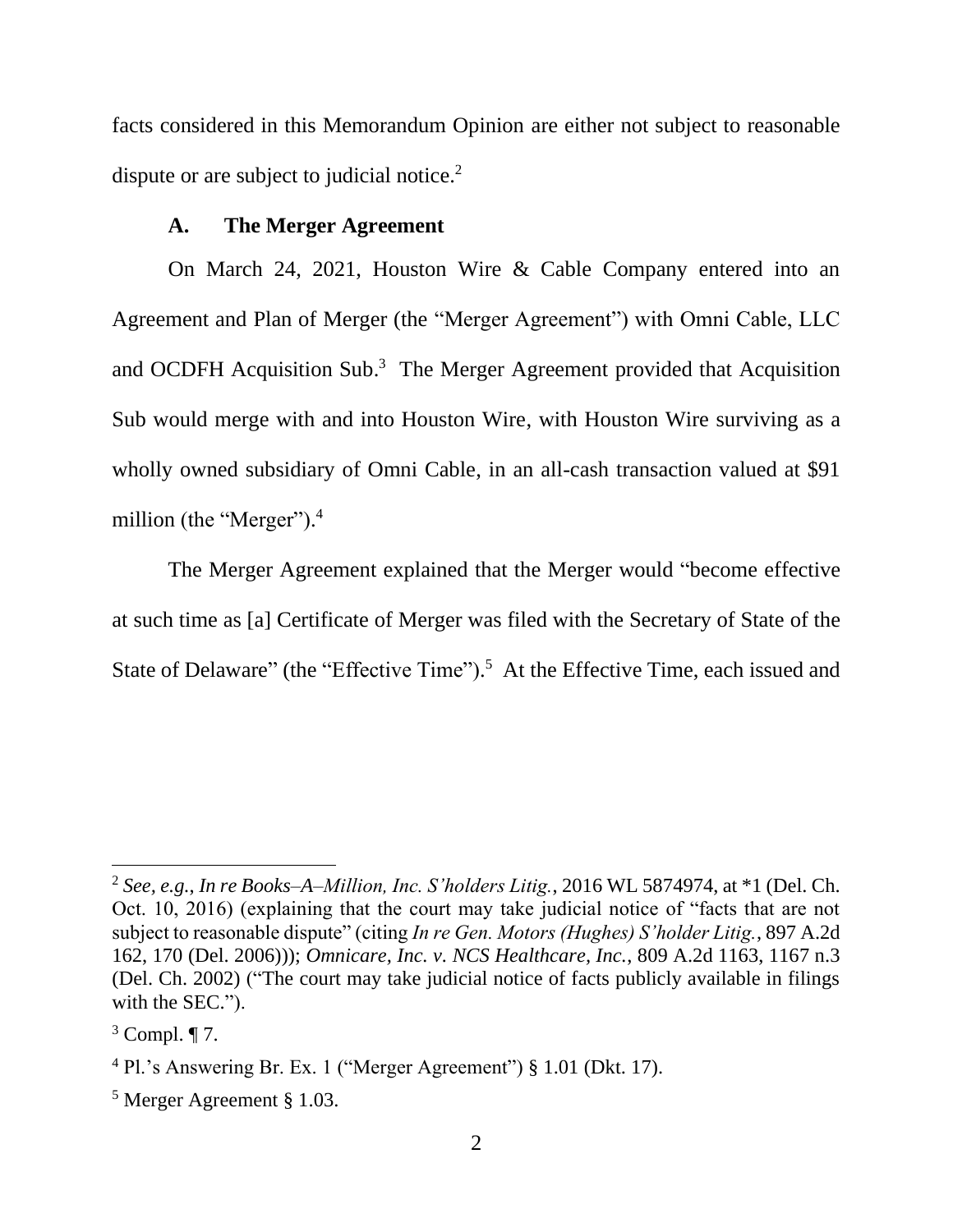outstanding share of Houston Wire common stock would be cancelled and converted into the right to receive merger consideration of \$5.30 in cash. 6

The Merger Agreement stated that "Closing" (defined as "the closing of the Merger") would take place "at 9:00 A.M., St. Louis, Missouri time, as soon as practicable" after the satisfaction of certain conditions, unless the parties agreed in writing otherwise.<sup>7</sup> On May 12, 2021, Houston Wire filed its definitive proxy statement and announced that a stockholder vote on the Merger would be held on June 15, 2021 at 10:00 a.m., Central Time.<sup>8</sup>

## **B. The Section 220 Demand**

On June 7, 2021, plaintiff Todd Swift—then a stockholder of Houston Wire sent a letter to Houston Wire demanding certain books and records pursuant to Section 220 of the Delaware General Corporation Law (the "Demand").<sup>9</sup> The Demand sought to value the plaintiff's shares of Houston Wire stock and to investigate whether Houston Wire's board of directors had engaged in wrongdoing with regard to the Merger.<sup>10</sup> Houston Wire responded to the Demand on June 14,

<sup>&</sup>lt;sup>6</sup> Compl. **[414]** 7; Merger Agreement § 2.01; Houston Wire & Company, Definitive Proxy Statement (Form 14A) (May 12, 2021) ("Proxy Statement"), at 28.

<sup>7</sup> Merger Agreement §§ 1.02, 8.14.

<sup>8</sup> Proxy Statement at 7.

<sup>9</sup> Compl. ¶ 9; Compl. Ex. 1.

<sup>10</sup> Compl. ¶ 11; Compl. Ex. 1 at 2.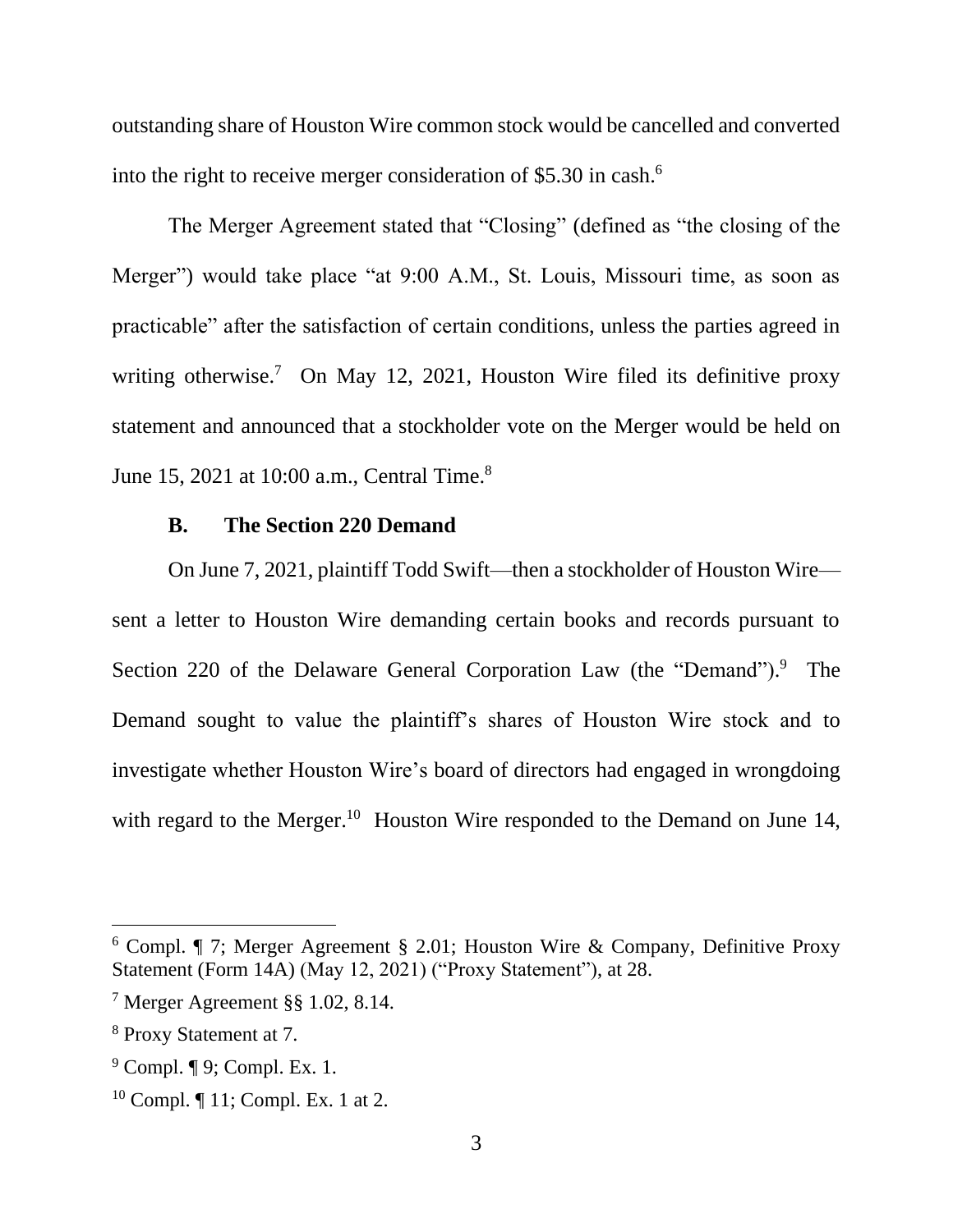2021, offering to meet and confer with the plaintiff about the Demand but noting certain purported deficiencies.<sup>11</sup>

## **C. The Stockholder Vote and Certificate of Merger**

A special meeting of Houston Wire stockholders was held on June 15, 2021.<sup>12</sup> At that meeting, over 60% of Houston Wire's outstanding shares of common stock voted in favor of the Merger.<sup>13</sup> Houston Wire filed a Certificate of Merger with the Delaware Secretary of State at 12:19 p.m. EDT that afternoon.<sup>14</sup> The Certificate of Merger stated that the Merger "shall become effective at such time as this Certificate of Merger is duly filed with the Secretary of State."<sup>15</sup> The Delaware Secretary of State certified the filing by endorsing the Certificate of Merger with "FILED 12:19 PM 06/15/21."<sup>16</sup>

<sup>12</sup> Houston Wire & Cable Company, Current Report (Form 8-K) (June 21, 2021).

 $^{13}$  *Id.* 

<sup>14</sup> Def.'s Mot. to Dismiss Ex. A ("Certificate of Merger") at 1 (Dkt. 9). The court may take judicial notice of filings with the Delaware Secretary of State. *See Walker v. Cabo Verde Cap., Inc.*, 2017 WL 2491516, at \*1 (Del. Ch. June 8, 2017) (MASTER'S REPORT) ("The Court may take judicial notice of documents on file with the Secretary of State at the motion to dismiss stage." (citing *In re Baxter Int'l, Inc. S'holders Litig.*, 654 A.2d 1268, 1270 (Del. Ch. Mar. 7, 1995))), *adopted by* 2017 WL 2882383 (Del. Ch. June 26, 2017).

<sup>&</sup>lt;sup>11</sup> Compl.  $\P$  14; Compl. Ex. 2 at 2.

<sup>&</sup>lt;sup>15</sup> Certificate of Merger at 2.

<sup>16</sup> *Id.*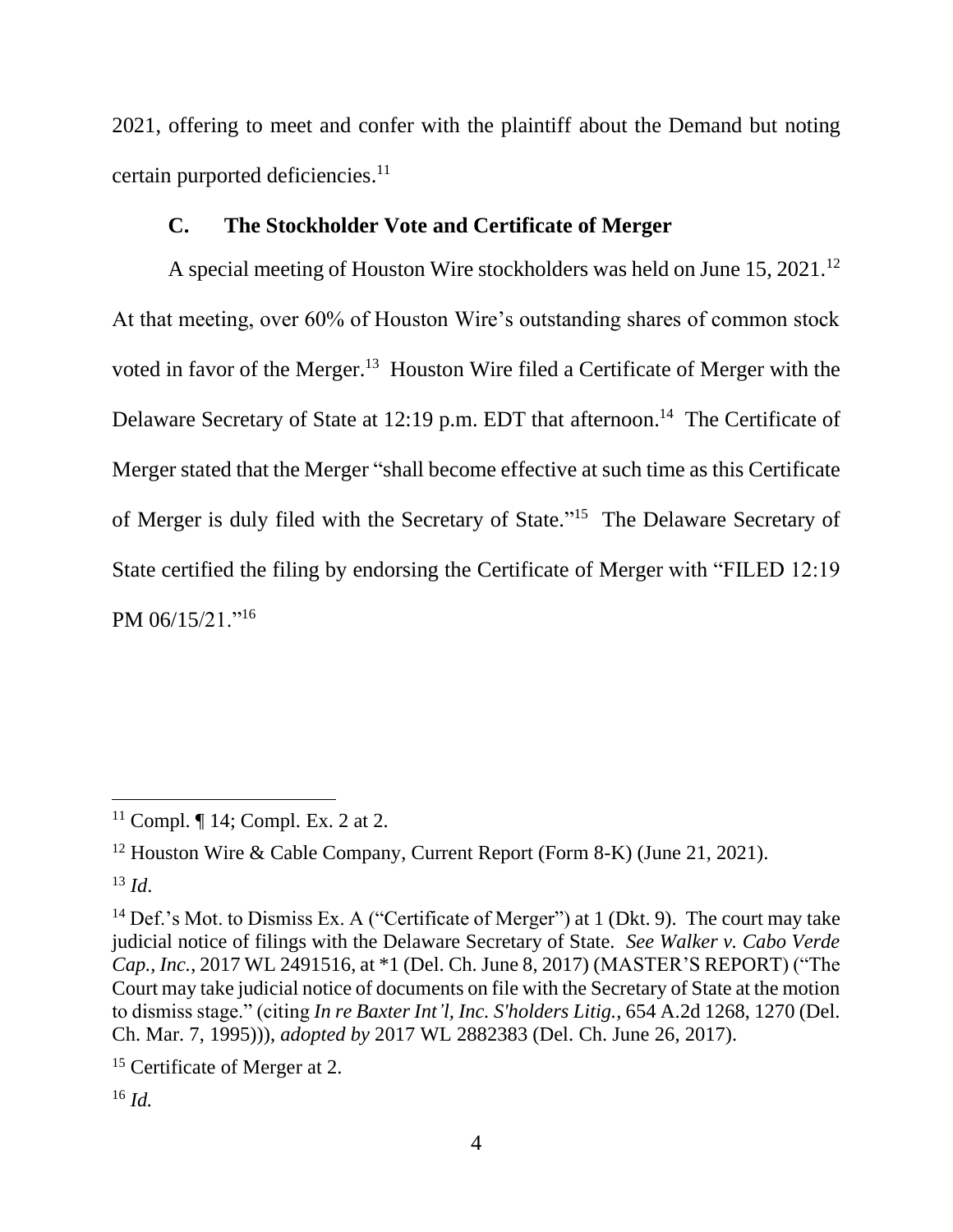#### **D. This Litigation**

On June 15, 2021 at 3:55 p.m., the plaintiff filed its Verified Complaint to Compel Inspection of Books and Records under Section 220. 17 On August 31, 2021, Houston Wire moved to dismiss the Complaint for lack of standing. Oral argument on the motion to dismiss was held on September 22, 2021.

## **II. LEGAL ANALYSIS**

A party's standing can be challenged under Court of Chancery Rule 12(b)(1) or Rule 12(b)(6). Where "the issue of standing is so closely related to the merits, a motion to dismiss based on lack of standing is properly considered under Rule  $12(b)(6)$  rather than Rule  $12(b)(1)$ ."<sup>18</sup> The plaintiff asserts that the defendant's motion to dismiss should be reviewed under a Rule 12(b)(6) standard because his standing is "inextricably tied to the merits of a Section 220 claim."<sup>19</sup>

For the reasons discussed below, the plaintiff lacks standing to pursue this action regardless of which provision of Rule 12 applies. In either case, the allegations in the Complaint must be taken as true and all reasonable inferences must

 $17$  Dkt. 1.

<sup>18</sup> *Appriva S'holder Litig. Co. v. ev3, Inc.*, 937 A.2d 1275, 1285-86 (Del. 2007); *see also Spiro v. Vions Tech. Inc.*, 2014 WL 1245032, at \*8 (Del. Ch. Mar. 24, 2014) ("When the issue of standing is related to the merits, a motion to dismiss is properly considered under Rule  $12(b)(6)$  rather than  $12(b)(1)$ ." (internal citation omitted)).

<sup>19</sup> Corrected Pl.'s Answering Br. 2, 5-8 (Dkt. 18).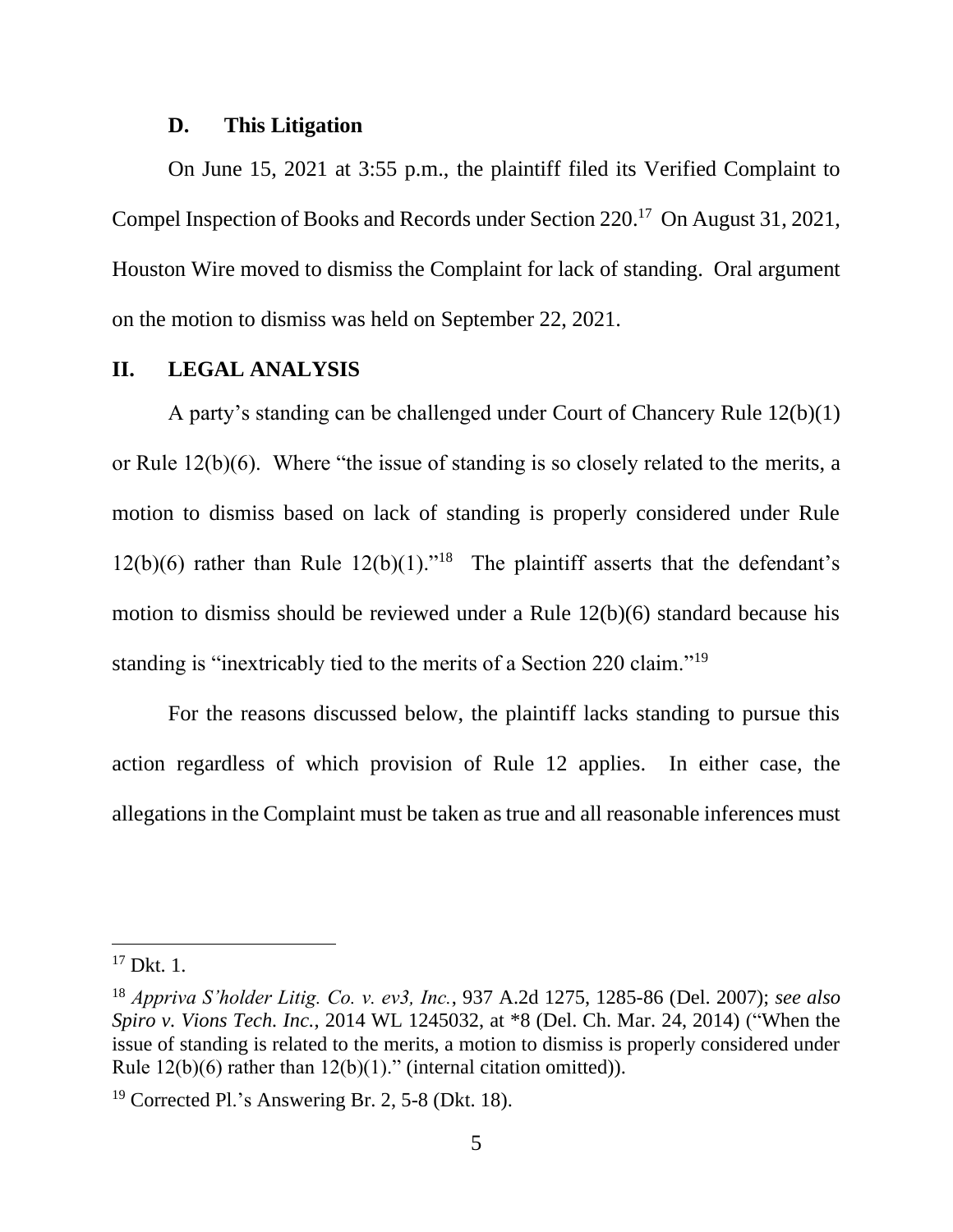be drawn in favor of the plaintiff.<sup>20</sup> But the court cannot blindly accept the plaintiff's assertion that he has standing.<sup>21</sup> The provisions of the Merger Agreement coupled with the unambiguous language of Section 220 demonstrate otherwise, compelling the dismissal of this action.

# **A. Section 220 Requires Current Stock Ownership When a Books and Records Complaint is Filed.**

"Stockholders of Delaware corporations enjoy a qualified right to inspect the corporation's books and records."<sup>22</sup> This right to inspect corporate records was recognized at common law because "[a]s a matter of self-protection, the stockholder was entitled to know how his agents were conducting the affairs of the corporation

<sup>20</sup> *See Savor, Inc. v. FMR Corp.*, 812 A.2d 894, 896-97 (Del. 2002) (stating that a court evaluating a motion to dismiss for failure to state a claim must accept all well-pleaded allegations as true and "draw all reasonable inferences in favor of the non-moving party"); *de Adler v. Upper N.Y Inv. Co. LLC*, 2013 WL 5874645, at \*7 (Del. Ch. Oct. 31, 2013) ("If a party moves to dismiss under Court of Chancery Rule 12(b)(1), the nonmoving party bears the burden of establishing the Court's jurisdiction. In this analysis, the Court should accept the material factual allegations in the complaint as true, and all inferences therefrom should be construed in the non-moving party's favor." (internal citations omitted)).

<sup>21</sup> *See Price v. E.I. DuPont de Nemours & Co.*, 26 A.3d 162, 166 (Del. 2011), *overruled on other grounds by Ramsey v. Geo S. Univ. Advanced Dev. Ctr.*, 189 A.3d 1255 (Del. 2018) ("We decline, however, to accept conclusory allegations unsupported by specific facts or to draw unreasonable inferences in favor of the non-moving party."); *Ramunno v. Cawley*, 705 A.2d 1029, 1034 (Del. 1998) (stating that a court reviewing a motion to dismiss should "ignore conclusory allegations that lack specific supporting factual allegations").

<sup>22</sup> *Cent. Laborers Pension Fund v. News Corp.*, 45 A.3d 139, 143 (Del. 2012).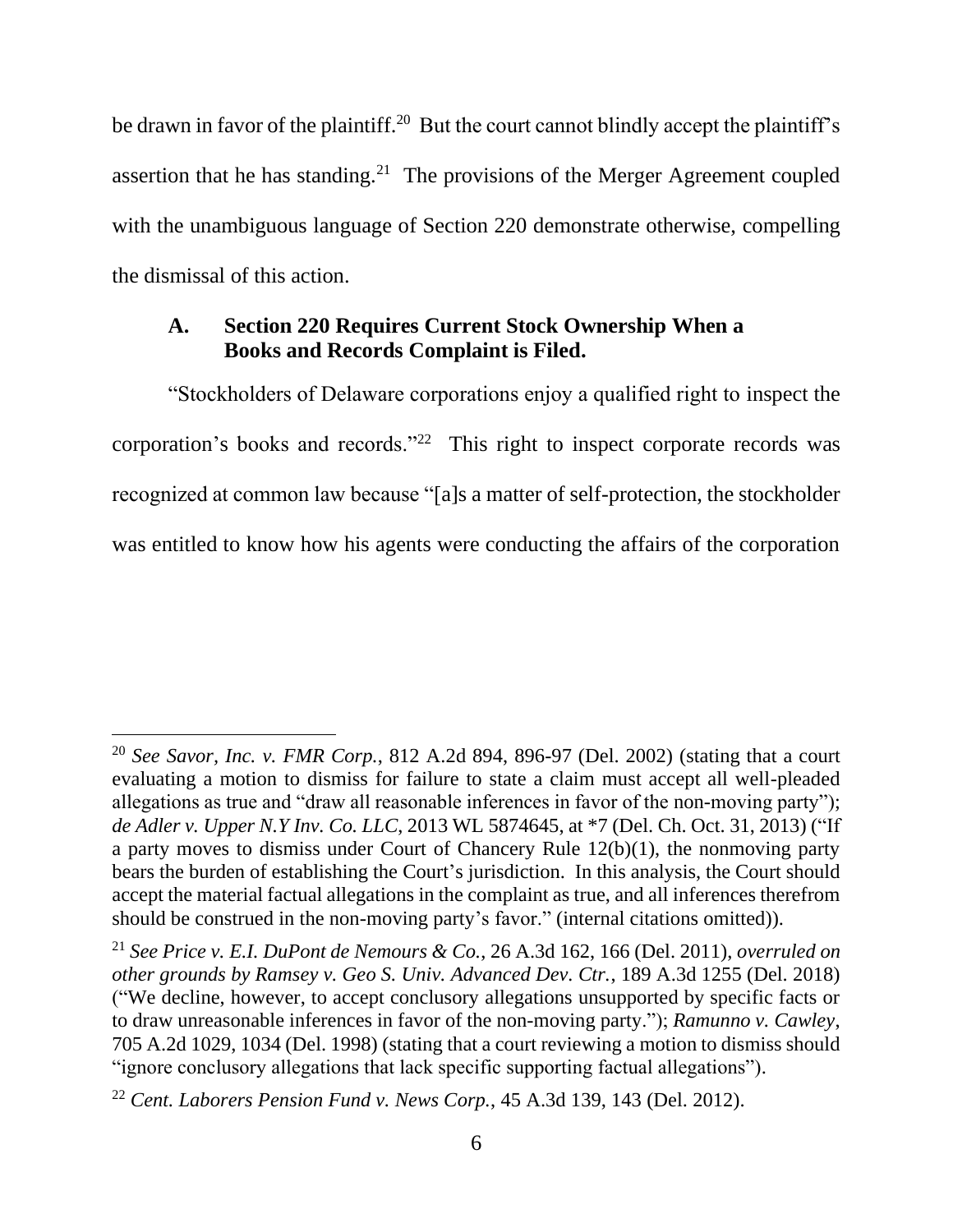of which he or she was a part owner."<sup>23</sup> The qualified inspection right that originated at common law was codified in 8 *Del. C.* § 220.<sup>24</sup> Section 220(b) provides that:

> Any stockholder . . . shall, upon written demand under oath stating the purpose thereof, have the right . . . to inspect for any proper purpose . . . the corporation's stock ledger, a list of its stockholders, and its other books and records.  $\ldots$ <sup>25</sup>

Section 220(a) defines a "stockholder" as "a holder of record of stock in a stock corporation, or a person who is the beneficial owner of shares of such stock held either in a voting trust or by a nominee on behalf of such person."<sup>26</sup>

If a corporation or its agent refuses a stockholder's inspection demand or fails to respond within five business days, the stockholder is not without a remedy. Under Section 220(c), "the stockholder may apply to the Court of Chancery for an order to compel such inspection."<sup>27</sup> That a demand was made by a stockholder and refused is "necessary, but not sufficient, to proceed" with Section 220 litigation in this court.<sup>28</sup> As Vice Chancellor Glasscock explained in *Weingarten v. Monster* 

<sup>26</sup> 8 *Del. C.* § 220(a).

<sup>23</sup> *Shaw v. Agri-Mark, Inc.*, 663 A.2d 464, 467 (Del. 1995).

<sup>24</sup> *See Seinfeld v. Verizon Commc'ns, Inc.*, 909 A.2d 117, 119 (Del. 2006); *Saito v. McKesson HBOC, Inc.*, 806 A.2d 113, 116 (Del. 2002).

<sup>25</sup> 8 *Del. C*. § 220(b).

<sup>27</sup> 8 *Del. C.* § 220(c).

<sup>28</sup> *Weingarten v. Monster Worldwide, Inc.*, 2017 WL 752179, at \*4 (Del. Ch. Feb. 27, 2017).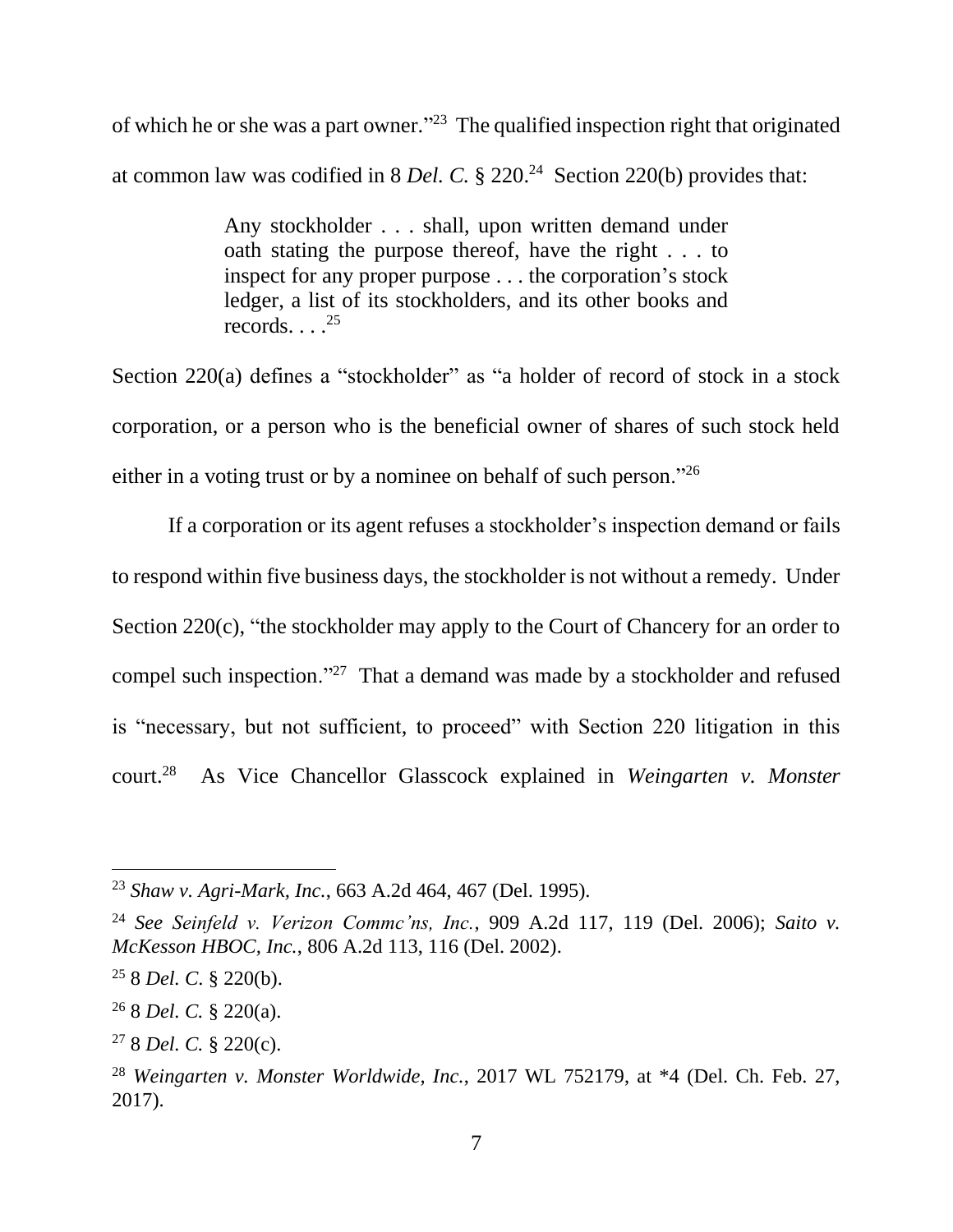*Worldwide, Inc.*, Section 220(c) also requires that a plaintiff be a current stockholder

at the time she files her complaint to have standing.<sup>29</sup> Section 220(c) mandates that:

Where the stockholder seeks to inspect the corporation's books and records, other than its stock ledger or list of stockholders, such stockholder shall *first establish* that:

- (1) Such stockholder *is* a stockholder;
- (2) Such stockholder *has* complied with this section respecting the form and manner of making demand for inspection of such documents; and
- (3) The inspection such stockholder seeks is for a proper purpose.<sup>30</sup>

"The language of Section 220(c) is plain and unambiguous."<sup>31</sup> Where there

is no ambiguity, the court must give effect to the expressed intent of the legislators

and "the plain meaning of the statutory language controls."<sup>32</sup> The legislative intent

behind the current ownership requirement of Section 220(c) is not difficult to

<sup>29</sup> *Id.* at \*4.

<sup>30</sup> 8 *Del. C.* § 220(c) (emphasis added).

<sup>31</sup> *Weingarten*, 2017 WL 752179, at \*5.

<sup>32</sup> *Dir. of Revenue v. CNA Hldgs., Inc.*, 818 A.2d 953, 957 (Del. 2003); *see Hazout v. Tsang Mun Ting*, 134 A.3d 274, 286 (Del. 2016) ("Where the statute is unambiguous, [Delaware courts] must adhere to the plain meaning of the statutory language."); *Chase Alexa, LLC v. Kent Cty. Levy Ct.*, 991 A.2d 1148, 1151 (Del. 2010) (explaining that the purpose of statutory construction is "to ascertain and give effect to the intent of the legislature, as expressed in the statute").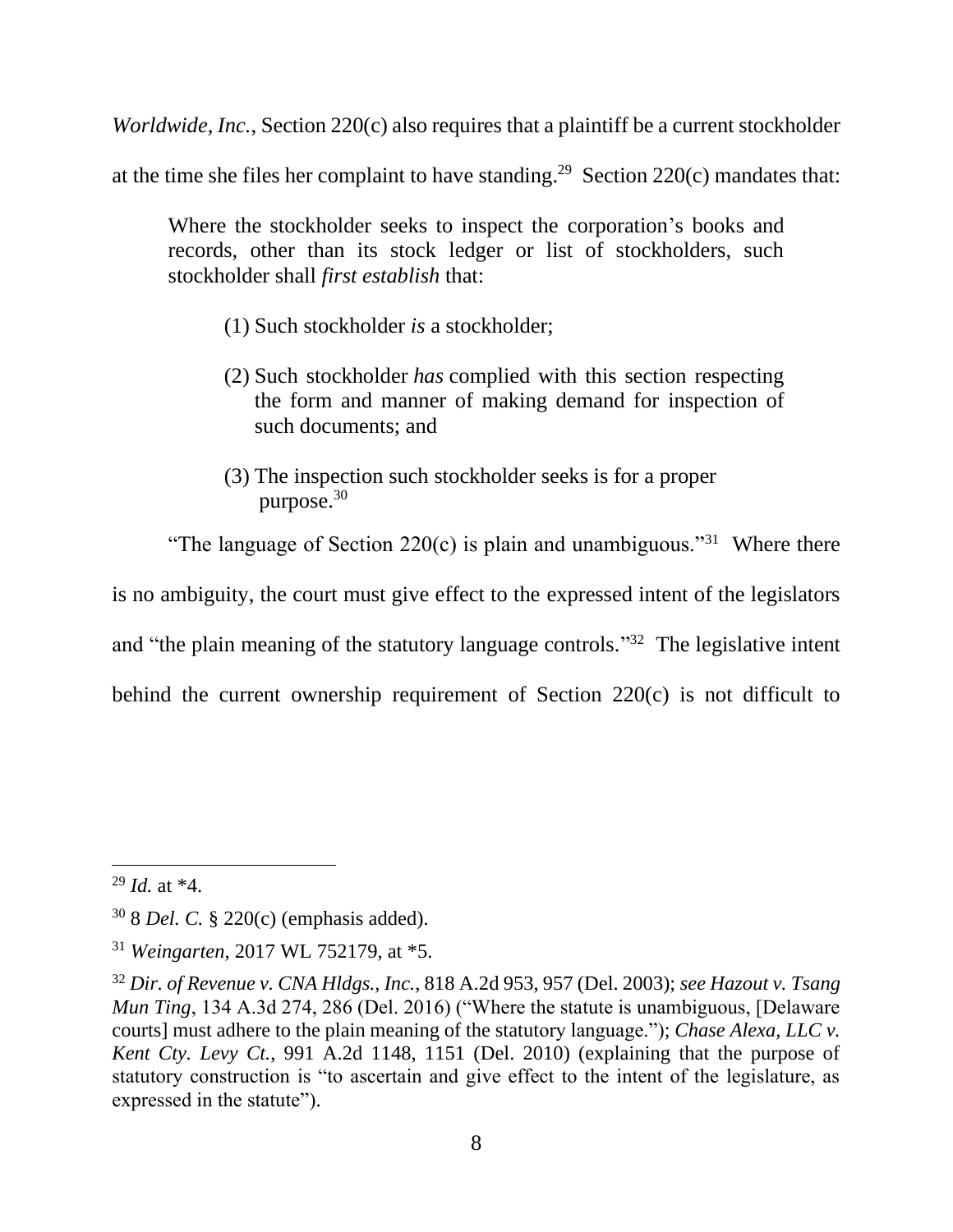glean.<sup>33</sup> A plaintiff must have first made a demand at a time when she was a stockholder.<sup>34</sup> And the plaintiff must continue to be a stockholder when she initiates Section 220 litigation in this court.<sup>35</sup>

This court has recognized that stockholders can maintain standing if they lose their stock through a merger while their Section 220 litigation is pending.<sup>36</sup> But they must be stockholders when that litigation is filed.<sup>37</sup> Had the legislature intended otherwise, it could have done so expressly, as in other provisions of the DGCL.<sup>38</sup>

<sup>33</sup> *See Great Hill Equity P'rs IV, LP v. SIG Growth Equity Fund I, LLLP*, 80 A.3d 155, 158 (Del. Ch. 2013) ("There is a presumption that the General Assembly carefully chose particular language when writing a statute . . . .").

<sup>34</sup> 8 *Del. C.* § 220(b).

<sup>35</sup> 8 *Del. C.* § 220(c).

<sup>36</sup> *See Weingarten*, 2017 WL 752179, at \*5 (discussing *Cutlip v. CBA Int'l, Inc. I*, 1995 WL 694422 (Del. Ch. Oct. 27, 1995), and *Deephaven Risk Arb Trading Ltd. v. UnitedGlobalCom, Inc.*, 2005 WL 1713067 (Del. Ch. July 13, 2005)).

<sup>37</sup> *See Weingarten*, 2017 WL 752179, at \*5 (describing the legislative intent as requiring that "only those who are stockholders at the time of filing have standing to invoke this Court's assistance under Section 220"); *Walker*, 2017 WL 2491516, at \*3 (dismissing Section 220 litigation where the plaintiff could not "first establish" that he was a stockholder when the action was filed); *see also Willard v. Harrworth Corp.*, 267 A.2d 577, 579 (Del. 1970) (affirming the Court of Chancery's finding that a former stockholder could not demand books and records of a company that ceased to exist after a merger); *Cutlip*, 1995 WL 694422, at  $*2$  (explaining that the plaintiffs had standing to bring a Section 220 action because they were record owners of the corporation's stock at the time the action was filed).

<sup>38</sup> *See, e.g.*, 8 *Del. C.* § 213(a) (providing that stockholders entitled to receive notice of a meeting are those holding shares as of the record date); 8 *Del. C.* § 262(a) (limiting appraisal rights to "[a]ny stockholder of a corporation of this State who holds shares of stock on the date of the making of a demand").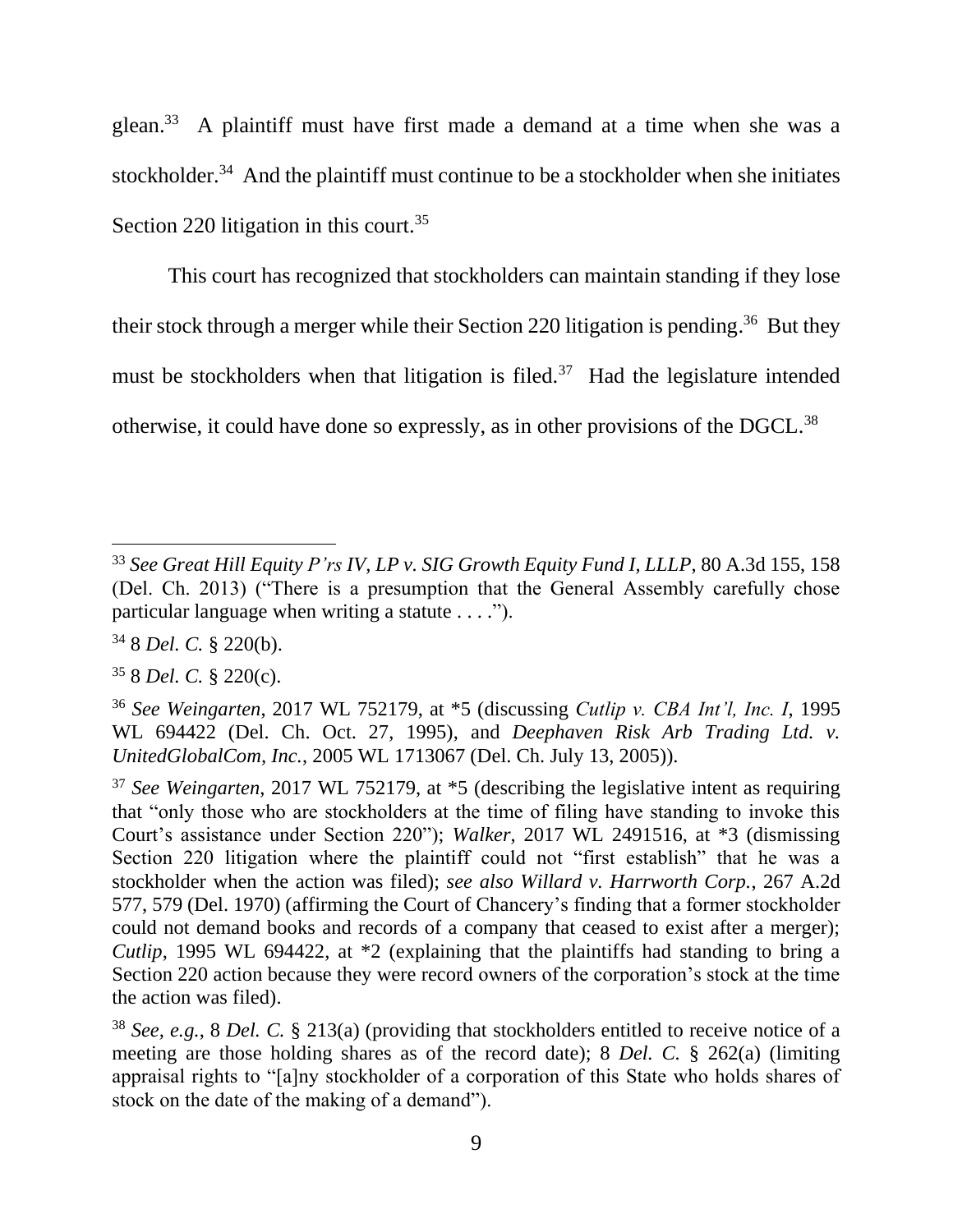## **B. The Plaintiff Lost Standing to Pursue This Action at the Effective Time.**

The plaintiff was not a stockholder at the time he filed this action. The Merger Agreement provides that each share of Houston Wire's common stock was cancelled and converted into the right to receive \$5.30 in cash at the Effective Time.<sup>39</sup> The plaintiff filed this action several hours after the Effective Time. He therefore cannot satisfy the current holder requirement of Section 220(c).

The plaintiff contends that the closing of the Merger—rather than the Effective Time—should be viewed as the relevant event for purposes of standing. He posits that because the Merger Agreement states that "Closing" would occur "at 9:00 A.M., St. Louis, Missouri time . . . unless another time or date is agreed to in writing by the parties," the Merger could not have closed until June 16, 2021 at 9:00 a.m. Central Time absent an agreement.<sup>40</sup>

In *Weingarten*, a former stockholder lacked standing to pursue a Section 220 action where the relevant transaction "closed" three weeks before his complaint was filed.<sup>41</sup> The court did not, however, distinguish between the day of closing and the

<sup>39</sup> Merger Agreement §§ 1.01, 1.03, 2.01

<sup>40</sup> Corrected Pl.'s Answering Br. 13 (quoting Merger Agreement § 1.02).

 $41$  2017 WL 752179, at  $*6$ .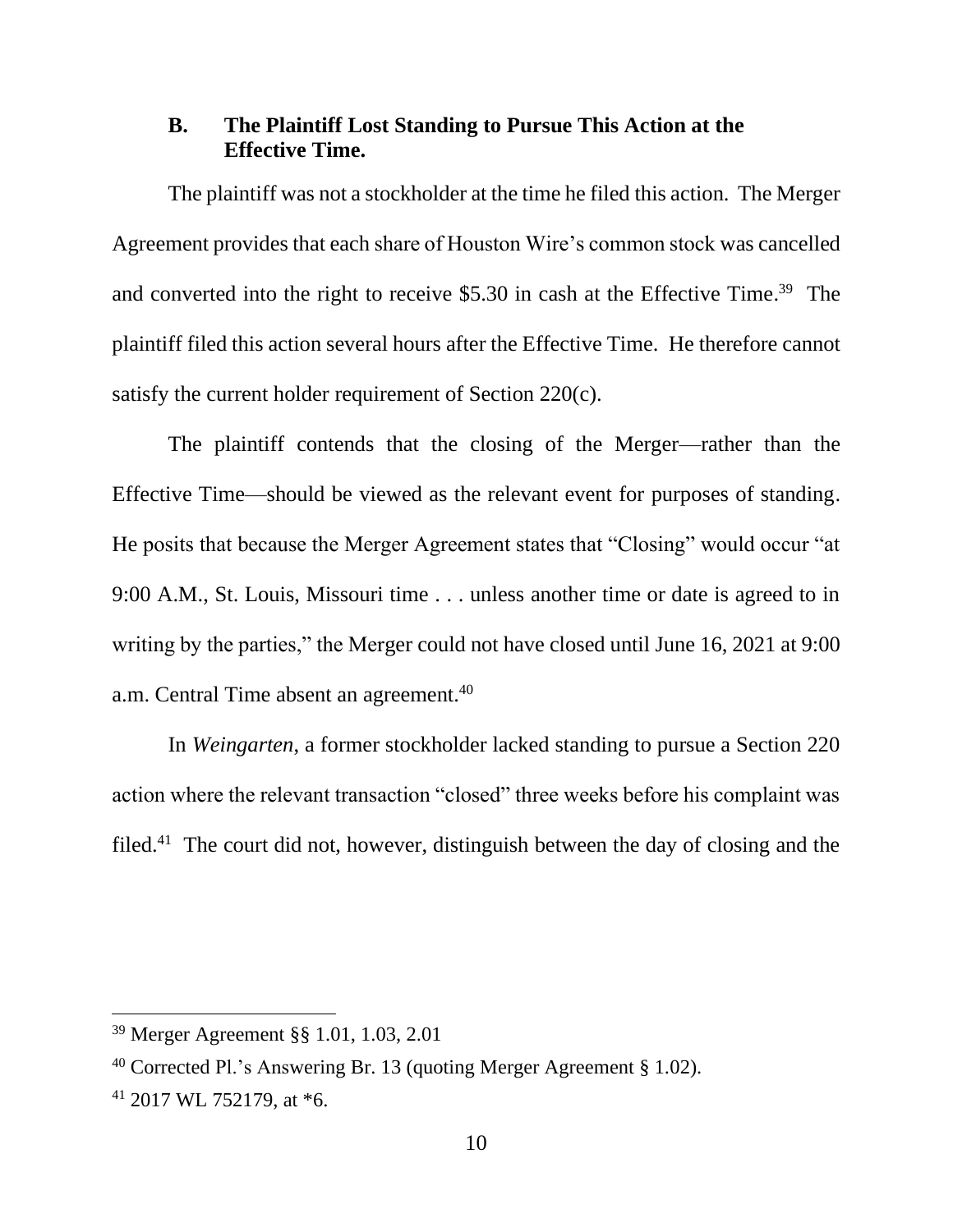effective time of the merger. Rather, the court recognized that the relevant inquiry is whether a plaintiff is a stockholder when she files her complaint. $42$ 

Delaware law required that the Merger Agreement state "[t]he manner . . . of cancelling some or all of such shares."<sup>43</sup> The Merger Agreement set the Effective Time as the point when stockholders ceased to own stock in Houston Wire.<sup>44</sup> Under Section 251 of the DGCL, the Merger Agreement "bec[a]me effective, in accordance with [Section 103]<sup>"45</sup> when Houston Wire filed the Certificate of Merger with the Delaware Secretary of State.<sup>46</sup>

When an instrument (such as a certificate of merger) is filed in accordance with Section 103, the Delaware Secretary of State certifies it "by endorsing upon the signed instrument the word 'Filed' and the date and time of its filing. This endorsement is the 'filing date' of the instrument and is conclusive of the date and

<sup>&</sup>lt;sup>42</sup> *Id.* at \*5 ("T]he legislature has made clear that only those who are stockholders at the time of filing have standing to invoke this Court's assistance under Section 220."); *see also Walker*, 2017 WL 2491516, at \*1 (holding that a stockholder lost standing and noting that a merger was "effective November 6, 2015, upon the filing of a Certificate of Merger with the Delaware Secretary of State").

<sup>43</sup> 8 *Del. C.* § 251(b)(5).

<sup>44</sup> Merger Agreement § 2.01.

<sup>45</sup> 8 *Del. C.* § 251(c).

<sup>&</sup>lt;sup>46</sup> Certificate of Merger at 2. The plaintiff asserts that the court must convert the motion to dismiss into a motion for summary judgment because the defendant has "introduce[d] extrinsic evidence" in the form of the Certificate of Merger. *See* Pl.'s Answering Br. at 8. As noted above, the court may take judicial notice of filings with the Delaware Secretary of State. *See supra* note 2.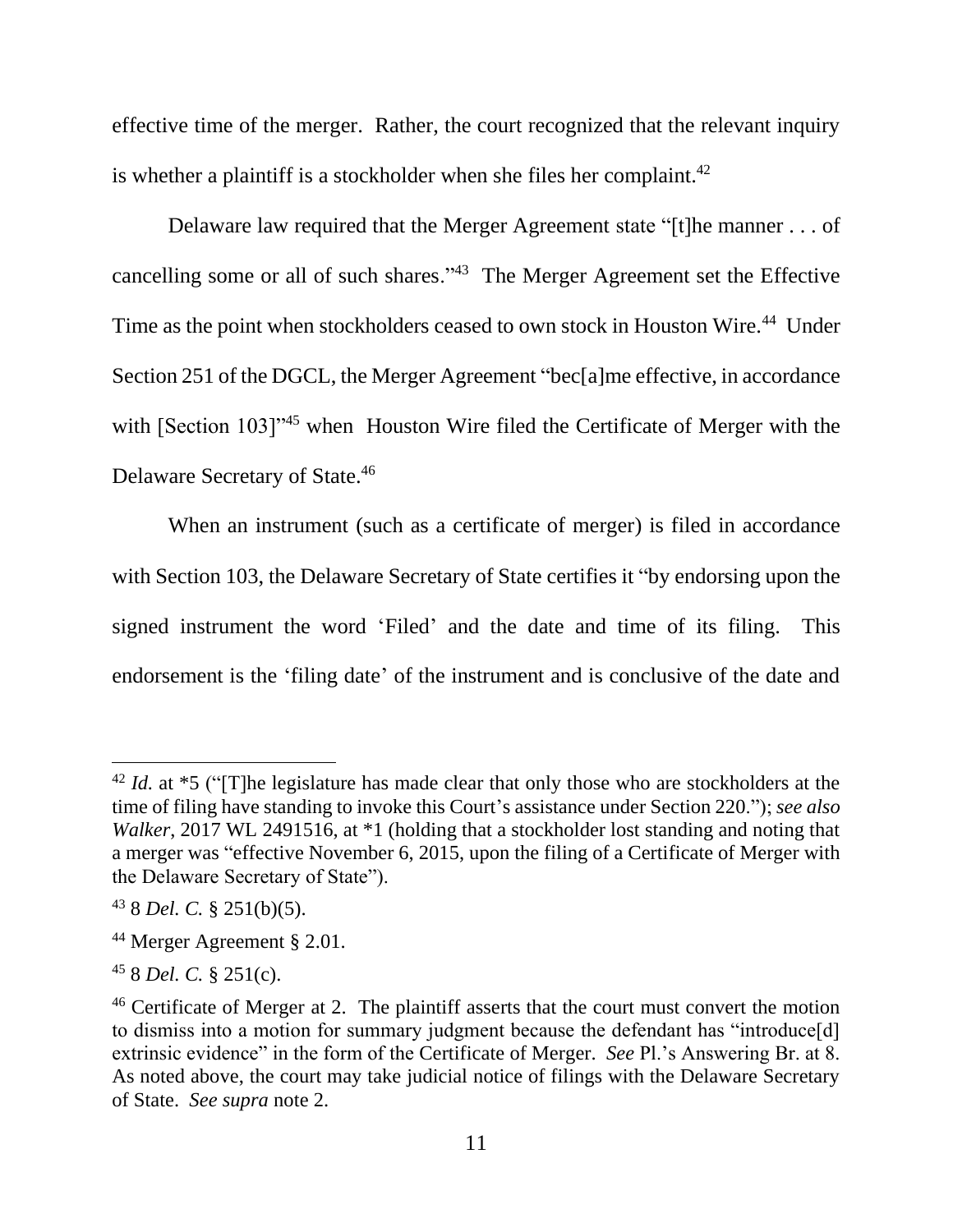time of its filing in the absence of actual fraud."<sup>47</sup> An instrument filed in accordance with Section 103 "shall be effective upon its filing date."<sup>48</sup> The Delaware Secretary of State endorsed the Houston Wire Certificate of Merger with the word "FILED" and a time stamp of June 15, 2021 at 12:19 p.m.<sup>49</sup>

Houston Wire shares continued to trade in the hours following the Effective Time because Nasdaq did not suspend trading in Houston Wire shares until the close of business. 50 That period of continued trading does not change the reality that, under the Merger Agreement, the instruments being traded represented "only the

<sup>47</sup> 8 *Del. C.* § 103(c)(3). No allegations of fraud were pleaded in this case. The purpose, timing, or legality of the merger are not issues before me in this Section 220 proceeding. *See Cutlip*, 1995 WL 694422, at \*2 & n.2, \*3; *Walker*, 2017 WL 2491516, at \*2 ("This Court has declined to enlarge the scope of a Section 220 proceeding to determine the validity of an underlying merger, assuming instead that the merger was valid.").

<sup>48</sup> 8 *Del. C.* § 103(d); *see Brazen v. Bell Atl. Corp.*, 1997 WL 153810, at \*6 n.33 (Del. Ch. Mar. 19, 1997) (stating that a merger "agreement shall be effective upon its filing date"); 1 Robert S. Saunders et al., *Folk on the Delaware General Corporation Law*, § 103.05 at 1-69 ( $7<sup>th</sup>$  ed. 2021) ("Unless otherwise established by the Secretary of State upon request, the 'filing date' of the instrument is the date and time of its delivery. Unless otherwise specified in the instrument, the instrument is effective upon the 'filing date.'" (citing 8 *Del. C.* §§ 103(c)(4), 103(d))).

<sup>49</sup> Certificate of Merger at 2; *supra* note 16.

<sup>50</sup> *See* Houston Wire & Cable Company, Current Report (Form 8-K) (June 15, 2021) Ex. 99.1 (Press Release). When a corporation is acquired in a merger and its securities cease to exist, securities might not be delisted and trading might not be suspended until the closing bell on the day the merger is completed. *See* Nasdaq, *Nasdaq Listing Center Reference Library Identification Number 25*, https://listingcenter.nasdaq.com, https://listingcenter.nasdaq.com/Material\_Search.aspx?materials=25&mcd=LQ&criteria= 2&cid=120,1,108,157,14,22,126,142,29,107,34,37,38,45,16,110,52,71,156,69 (last visited Dec. 3, 2021). Houston Wire's closing stock price on June 15, 2021 was \$5.30 equal to the Merger Consideration. *See* Barchart, *Houston Wire Cable (HWCC)*, https://www.barchart.com/stocks/quotes/HWCC (last visited Dec. 3, 2021).